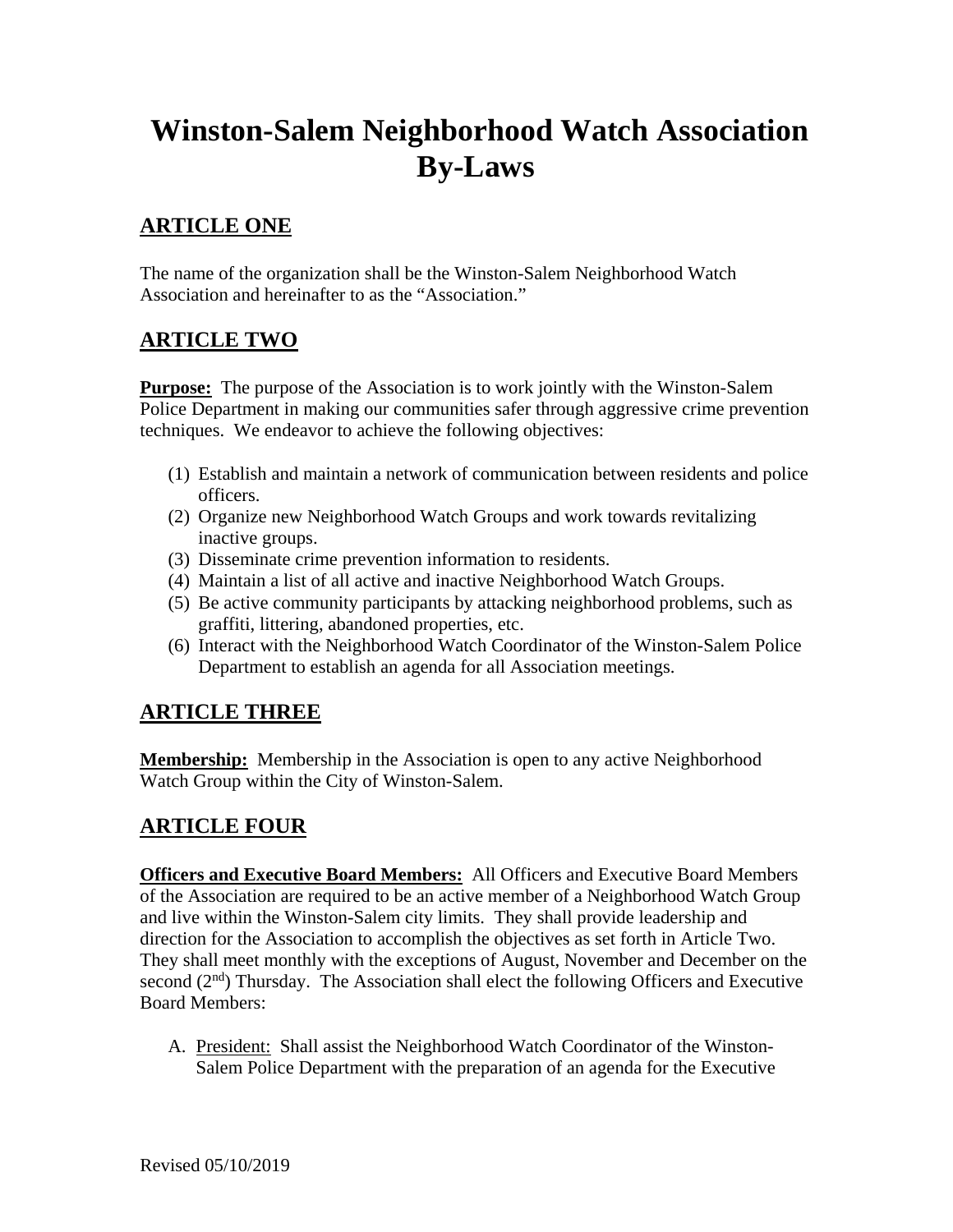Board meetings and Association meetings. The President shall be responsible for presiding at these meetings.

- B. Vice President: Shall be responsible for assisting the President in the Association and presiding at meetings in the President's absence.
- C. Secretary: Shall be responsible for taking minutes at all meetings and submitting them to the Neighborhood Watch Coordinator.
- D. Executive Board: Shall be responsible for communications to and from their respective District membership. The Executive Board shall consist of three (3) elected officers and representatives from each of the police districts in the city for a total of 12 members (Four (4) members from each district). If an Executive Board Member misses two (2) consecutive monthly board meetings without notifying the President or a Member of the Executive Board, then the Member shall be replaced by the Association. The President or his designee shall be responsible for keeping a record of Executive Board member attendance. \*\*See Attachment A for Organizational Chart.
- E. Nominations and Applications: Being a member of a Neighborhood Watch Group qualifies one for an Executive Board Member position. Candidates seeking an Officer position must have served on the Executive Board for at least two (2) consecutive years. Consideration for Executive Board positions can be completed by nomination or application. Nominations for Executive Board positions can be made in the two (2) months prior to an election and interested parties can complete an application for election to the Executive Board. The Winston-Salem Police Department will send the list of nominees to each Neighborhood Watch Group Chairperson one (1) week before the election at the March Association meeting, which will occur on the second  $(2<sup>nd</sup>)$  Thursday. Each Neighborhood Watch Group will have only one (1) vote for elections or motions that result in voting.
- F. Term of Office: Shall consist of two (2) years from April 1 to March 31. The President may serve two consecutive terms. All other Executive Board Members will be eligible for re-election to multiple terms. The former President may serve as an Executive Board Member for two (2) years, if he or she is defeated or has met the services terms. After one term out of office, the former President is eligible for re-election at the next election year. All Executive Board positions and Officer positions are up for election at the end of their two (2) year term. In the event an Executive Board member or Officer resigns or is removed, nominations or applications from the appropriate District can be accepted at the Association meeting following the date of the vacancy. A vote can then be held with the membership at the following meeting, two (2) months after the vacancy occurs. Any person voted in to fill a vacant Executive Board position under this method would serve out the remainder of the existing term of office.

## **ARTICLE FIVE**

**Meetings:** The Association shall hold monthly meetings open to all Neighborhood Watch Members; however, only Members of the Executive Board are allowed to vote on motions with the exception of the meeting to elect Officers and Executive Board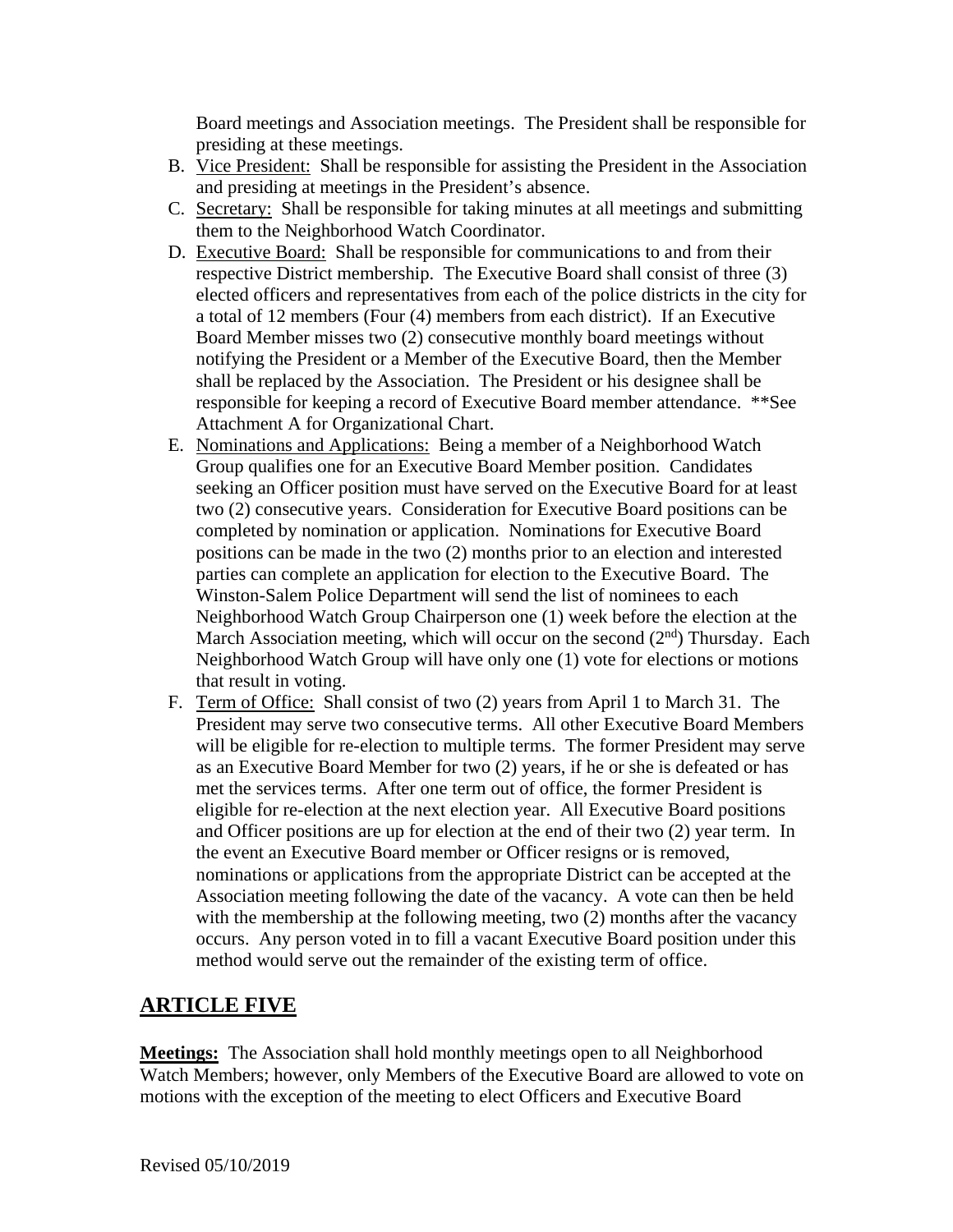Members. Notification of the monthly meetings shall be posted on the Winston-Salem Police Department website at least two (2) weeks prior to the meeting. Meetings will not be held in the month of August due to National Night Out, the month of November due to the National Night Out Banquet, and the month of December due to holiday commitments.

# **ARTICLE SIX**

The Executive Board may propose a By-Law Amendment to the Association. The By-Laws become effective by a simple majority vote of members of the Association at a regular monthly meeting.

## **ARTICLE SEVEN**

No person having an extensive criminal record will be allowed to serve as a Neighborhood Watch Chairperson, Co-Chairperson, or Board Member. This determination shall be made by the Neighborhood Watch Coordinator assigned to the Community Resources Unit of the Winston-Salem Police Department, who will run a criminal history background on all persons requesting the above positions.

# **ARTICLE EIGHT**

All Members of the Neighborhood Watch Association will conduct themselves at all times in such a manner as to reflect most favorably on the organization. This shall include any action or statements made by a Member of the Association which reflects discredit upon the organization, itself, or is a flagrant breach of integrity and/or moral ethics. All Neighborhood Watch business will be discussed and decided on by the Executive Board with no exceptions. The Executive Board and the Neighborhood Watch Coordinator or their designee will have the responsibility of determining if disciplinary action is needed against a Member of the Association for infringements of this By-Law. The Neighborhood Watch Coordinator will investigate all reports of all misconduct and report the findings directly to the Executive Board for review.

# **ARTICLE NINE**

**Selection of National Night Out Host Location:** The selection for the National Night Out Host location shall be limited only to those Neighborhood Watch Groups that had participated in National Night Out the previous year and choose to enter the drawing for the host location. The manner in which the Group is chosen will consist of a lottery style drawing of all eligible groups from across the City of Winston-Salem. All Groups who enter into the drawing must have a representative from their Neighborhood Watch Group present at the time of the drawing. Neighborhood Watch Groups can only host National Night Out once every three (3) years and the drawing must be conducted during the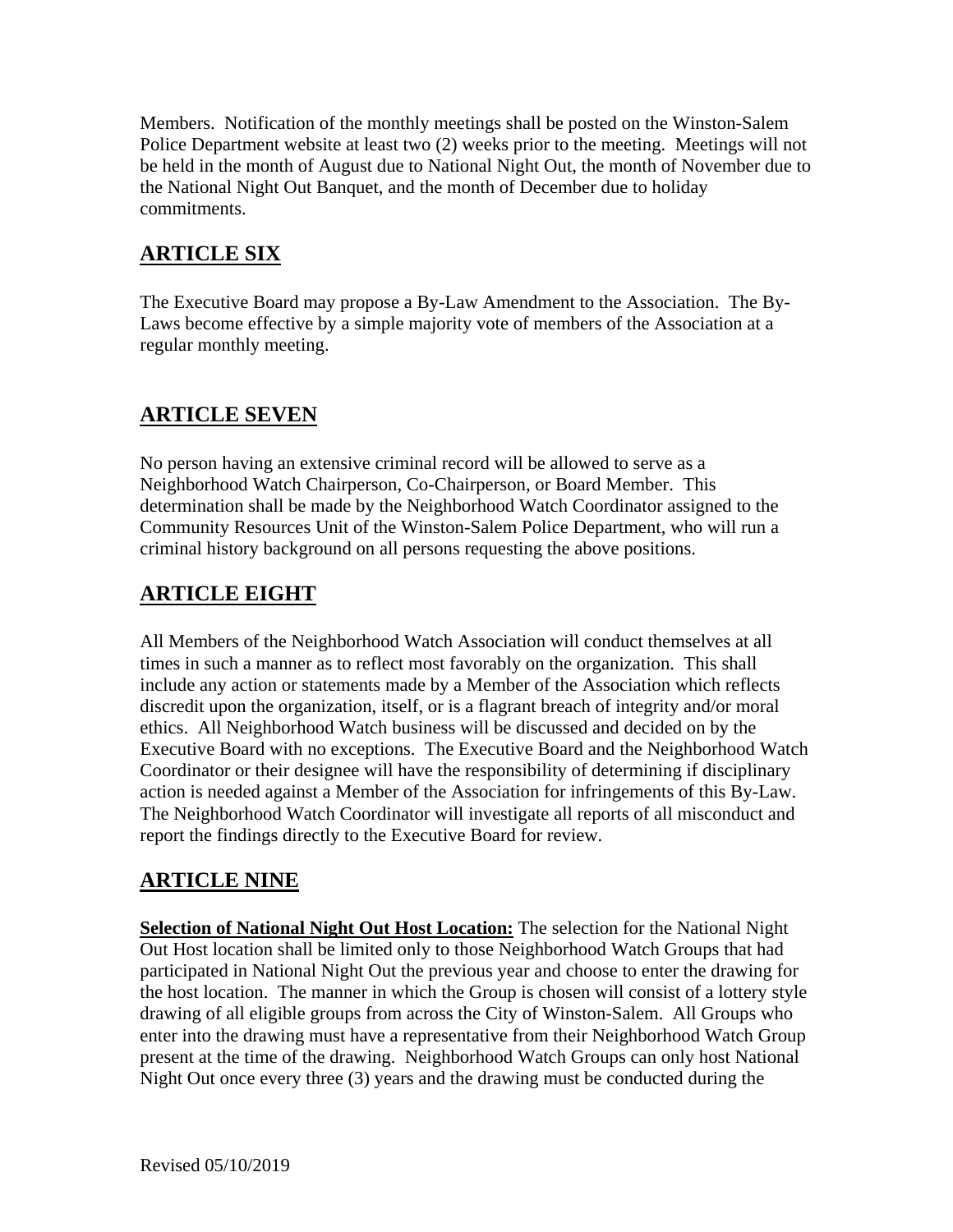month of April each year during a regular Association meeting. In addition, the following criteria must be met:

- To be eligible to be the National Night Out Host site, receive National Night Out giveaways, and participate in the National Night Out Banquet, a representative from each Neighborhood Watch group must attend at least six (6) out of the nine (9) Neighborhood Watch Association meetings annually. For this purpose, the year begins in May and ends in April of the following year.
- Exceptions can be made for new groups with the approval of the Executive Board. \*These rules become effective May 1, 2020.